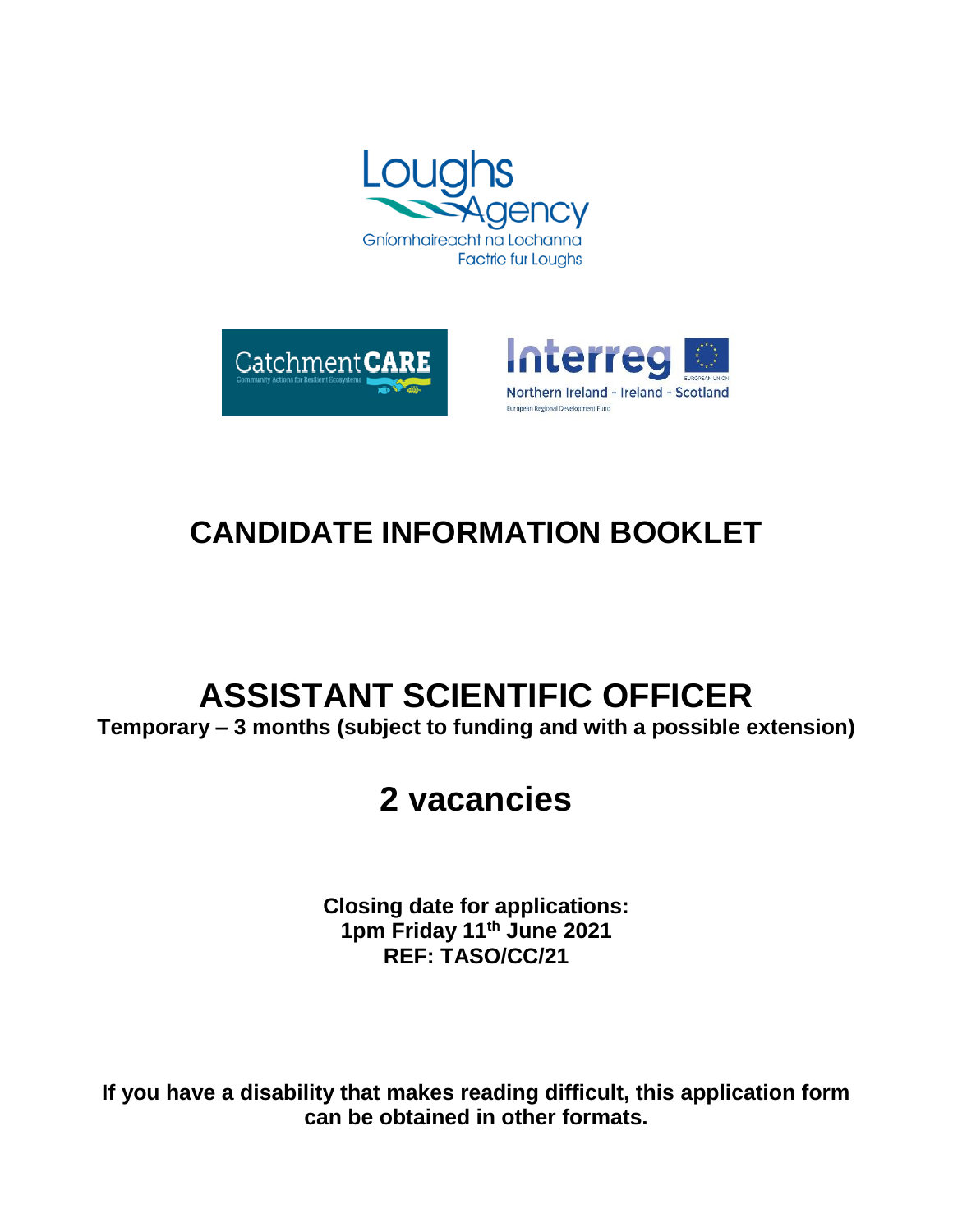## **CONTENTS** Page

| <b>About Loughs Agency</b>             | 3  |
|----------------------------------------|----|
| <b>Loughs Agency Structure</b>         | 5  |
| <b>CatchmentCare – The Project</b>     | 6  |
| <b>Job Description</b>                 | 8  |
| <b>Duties and Responsibilities</b>     | 9  |
| <b>Core Competencies</b>               | 10 |
| <b>Personnel Specification</b>         | 13 |
| <b>Shortlisting Information</b>        | 14 |
| <b>Guidance for Making Application</b> | 14 |
| <b>Guidance for Interview</b>          | 16 |
| <b>Additional Information</b>          | 17 |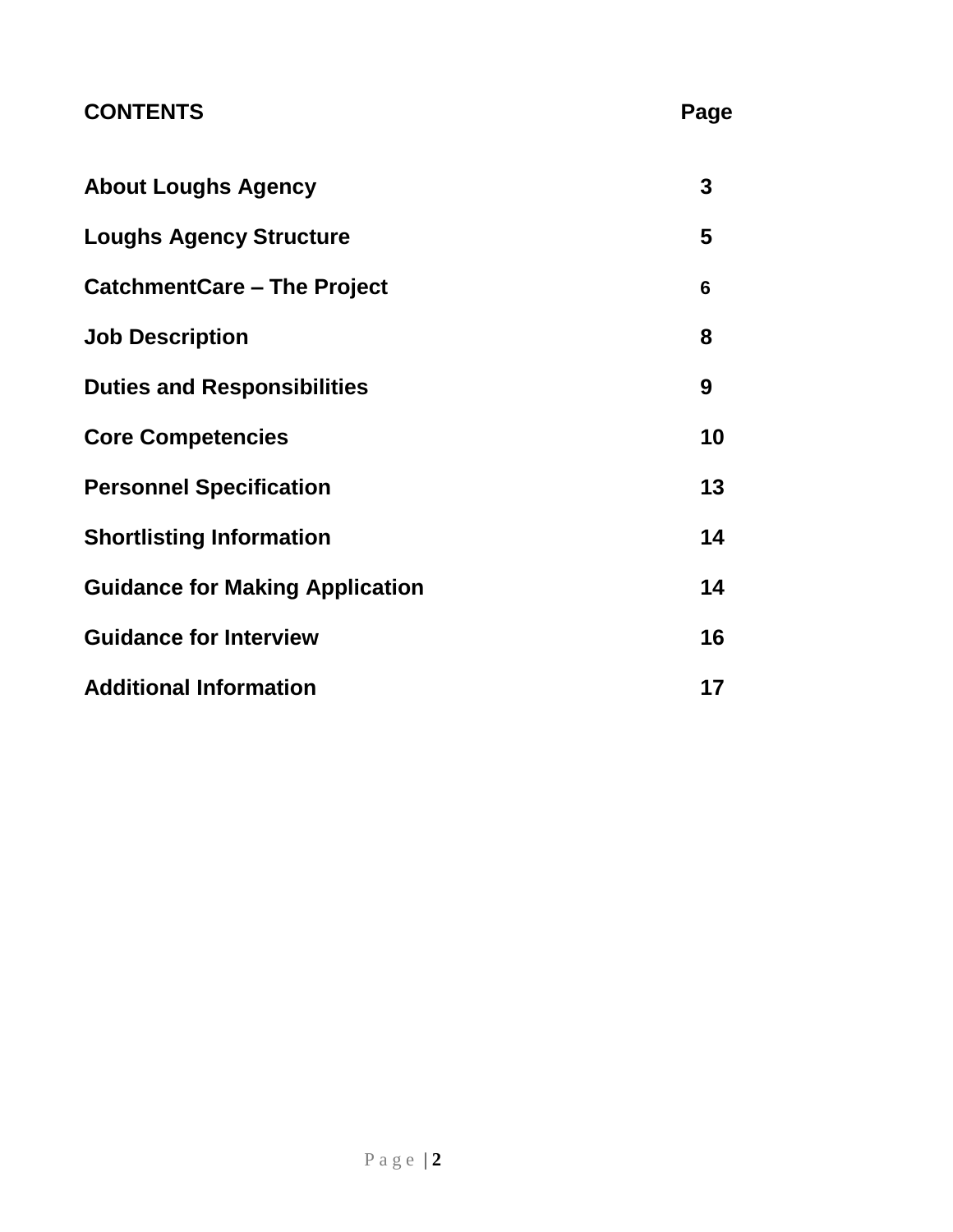### **ABOUT LOUGHS AGENCY**

Loughs Agency is an agency of the Foyle, Carlingford and Irish Lights Commission (FCILC), established as one of the North South Implementation Bodies under the Good Friday/Belfast Agreement, constituted under the North South Co-operation (Implementation Bodies) (Northern Ireland) Order 1999 and the British Irish Agreement Acts 1999 and 2002.

The Board of Loughs Agency reports to the North South Ministerial Council (NSMC) and its government Sponsor Departments – the Department of Agriculture, Environment and Rural Affairs (DAERA) in the North, and the Department of the Environment, Climate and Communications (DECC) in the South. The Agency is funded on a 50/50 basis by DAERA in Northern Ireland and DECC in Ireland.

Our Headquarters are based in Derry~Londonderry, with a Regional Office in Carlingford, Co Louth and an operational depot in Omagh.

The Agency's Vision is "*Through partnership and science, protecting and developing our fisheries and natural resources*".

Our mission is to "*Sustainably manage, promote and develop the fisheries and resources of the Foyle and Carlingford areas*".

The Agency has responsibility for 4,070km<sup>2</sup> of catchment in the Foyle area and 480km<sup>2</sup> in Carlingford, with responsibility for the 2 sea loughs and an area extending 12 miles out to sea from Lough Foyle, which stretches to Downhill in Northern Ireland, and Malin Head in Donegal. Loughs Agency has been delivering transboundary fisheries management in these waters since the establishment of its' predecessor in 1952, the Foyle Fisheries Commission, with the remit of overseeing the management and protection of the Atlantic salmon and the inland fisheries of the Foyle catchment.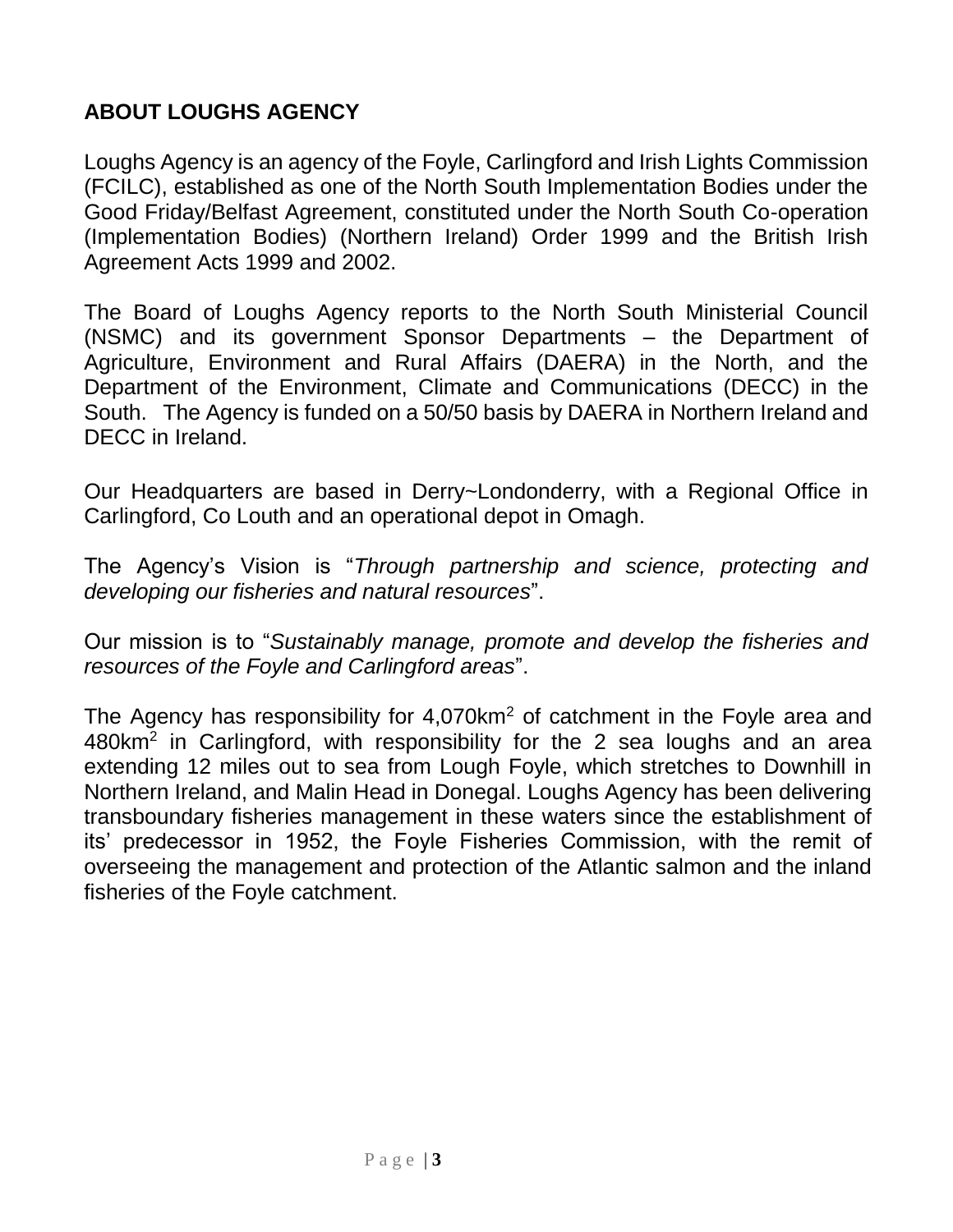

Loughs Agency aims to provide sustainable social, economic and environmental benefits through the effective conservation, management, promotion and development of the fisheries and marine resources of the Foyle and Carlingford Areas. The Agency's statutory functions are as follows:

 Promotion of development of Lough Foyle and Carlingford Lough for commercial and recreational purposes in respect of marine, fishery and aquaculture matters.

 Management, conservation, protection, improvement and development of the inland fisheries of the Foyle and Carlingford Areas.

- Development and licensing of Aquaculture and Shellfisheries.
- Development of Marine Tourism.

The high level Strategic Priorities identified in our Strategic Direction for a New [Decade 2020-30,](https://www.loughs-agency.org/app/uploads/2019/06/Loughs-Agency-Strategic-Direction-Final.pdf) enabling Loughs Agency to fulfil its statutory remit are:

- Our Remit: Raising the Standards.
- Making Connections.
- Just Transition.
- Organisational Excellence.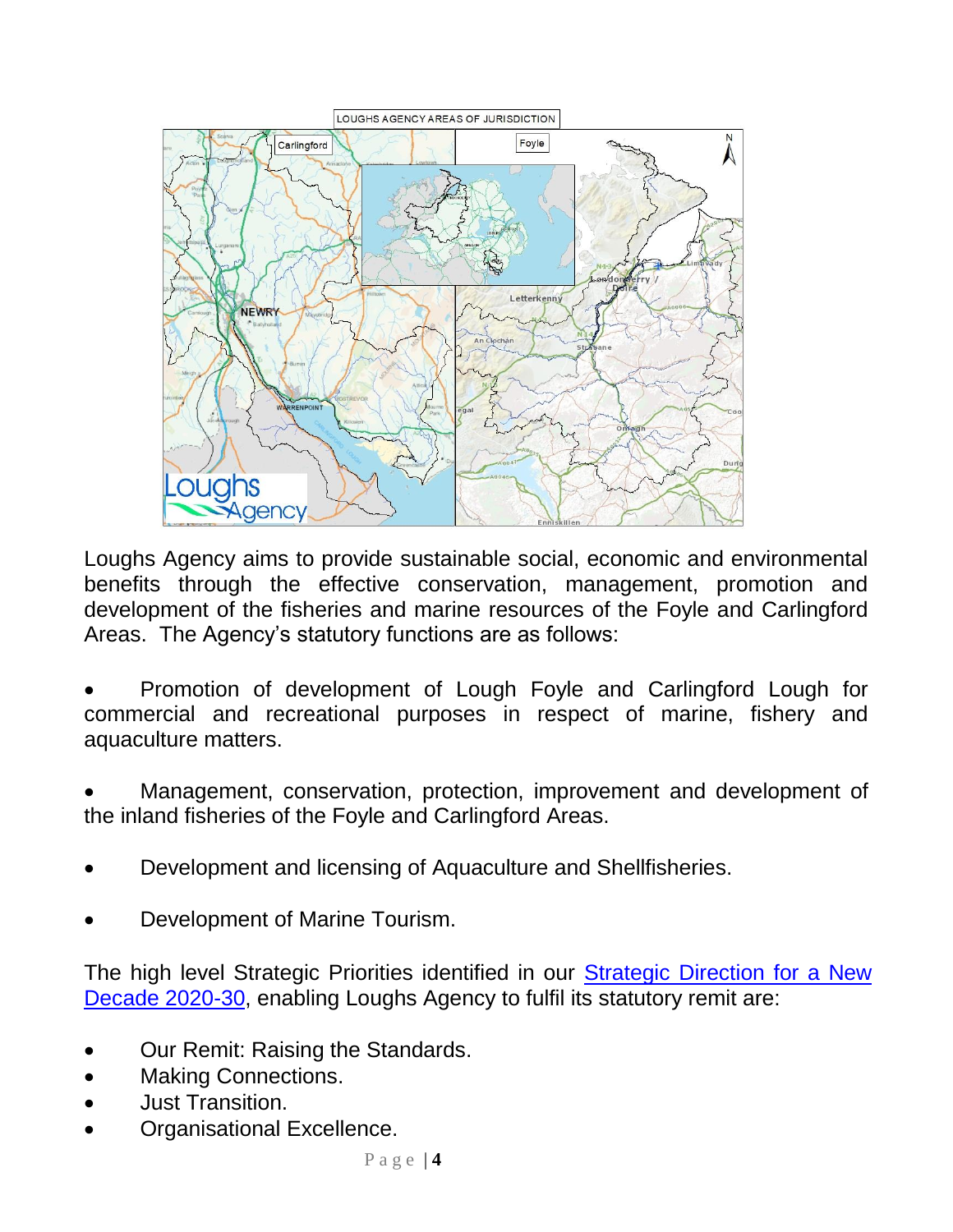## **LOUGHS AGENCY STRUCTURE**

Loughs Agency has 4 Directorates with responsibility for delivery of a wide and varied range of activities and functions.

#### Corporate Services

The Corporate Services Directorate has responsibility for the effective and efficient delivery of financial services, human resources, information and communication technology, fleet and asset management and all other support functions, to facilitate the achievement of strategic business goals. The Directorate ensures financial and budget management systems are implemented, appropriate controls and monitoring mechanisms are in place to ensure maximum efficiency, accountability and compliance with North South Accounting Guidelines. The Directorate ensures that the Agency is compliant with governance arrangements and is responsible for the development of Strategic, Corporate and Business Plans, ensuring that resources are in place to deliver business objectives.

#### Conservation and Protection Directorate

The Conservation and Protection Directorate is the largest team in the Agency, with a wide and varied remit. The Directorate's primary focus is on the conservation, development, improvement and protection of the fisheries of Foyle and Carlingford. The Directorate is also responsible for the development of fisheries legislation. Regulation is delivered through the enforcement of the Foyle Fisheries Acts and a series of adaptable secondary regulations and provisions, stemming from EU Directives and Legislation on pollution and water quality. The work of the Directorate includes an annual programme of freshwater monitoring, habitat protection and river restoration developments to conserve and improve the environments essential for sustainable populations of Atlantic salmon and other native fish.

#### **Development**

The Development Directorate works across the Agency, identifying and supporting projects and opportunities to develop and promote the statutory functions of the Agency. The main focus of this Directorate includes the development of angling, marine tourism, environmental education, outreach and promotional strategies. The Directorate is also responsible for identifying external funding and collaborative working opportunities locally, nationally and internationally.

#### Aquaculture and Shellfisheries

The primary role of the Aquaculture and Shellfisheries Directorate is the management, development and conservation of the native Irish oyster and blue mussel populations in Lough Foyle, and the blue mussel population in Carlingford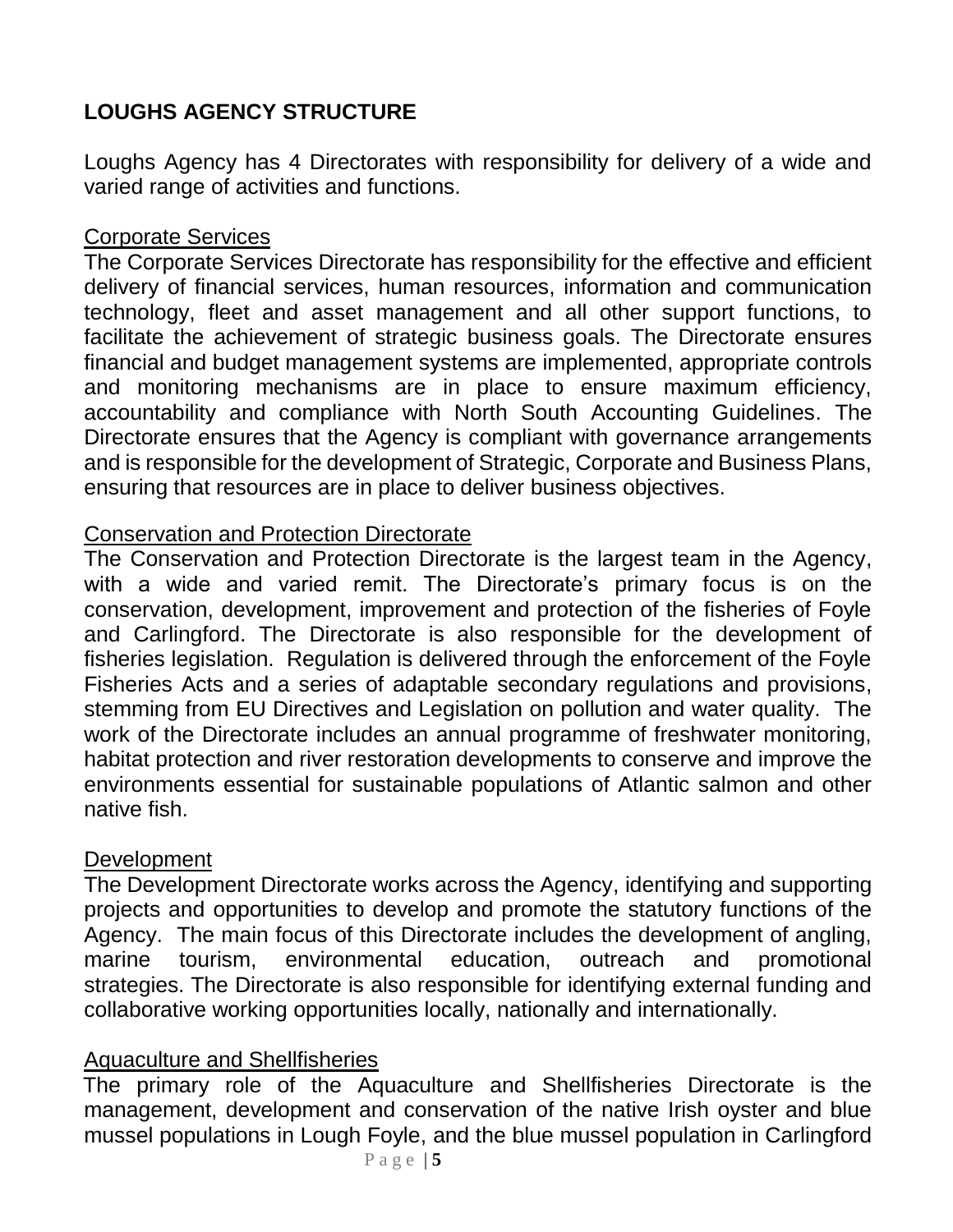Lough. These species are actively managed to ensure that exploitation of these species is sustainable in the long term. The Directorate also monitors the biodiversity and health status of the Loughs. The Directorate also has responsibility for the licensing of aquaculture in the marine and freshwater environments of both catchments. This responsibility is yet to be commenced, however the primary legislation required for this is in place.

### **CATCHMENT CARE – THE PROJECT**

#### **Preamble**

The Water Framework Directive (WFD) underpins the project aims, with its requirement that all waters reach a status of GOOD by a target date. The GOOD status is assessed via various biological quality elements, such as benthic invertebrates and fish community, as well as by hydro-morphology assessments.

#### **Project Background**

The aim of Catchment CARE is to establish 3 ecosystem/water quality improvement projects in the Finn, Blackwater and Arney Catchments. It will contribute to the INTERREG V programme specific result "Percentage of crossborder fresh water bodies in cross-border river basins with good or high quality. The current baseline is 32% with the Catchment CARE project contributing to achieving the target for 2023 of 65%" through the delivery of two programme specific outputs; (1) Establish 3 water quality improvement projects; (2) Develop and implement 50 cross-border groundwater monitoring wells.

The actions selected to implement these will address ecosystem and water quality issues related to hydro-morphology, point and diffuse sources of pollution, farm nutrient management practices, characterisation and monitoring of groundwater quality, lag times in response to the implementation of measures and an economic analysis of the cost of achieving the objectives of the Water Framework Directive in the three catchments.

The consortium has been constructed so as to provide expertise on the main issues related to water body quality improvement such as hydro-morphology (IFI & Loughs Agency), water quality (AFBI), catchment management (UU); stakeholder engagement (ABC Council) and groundwater (BGS). In addition, Donegal County Council's extensive expertise in project, financial and technical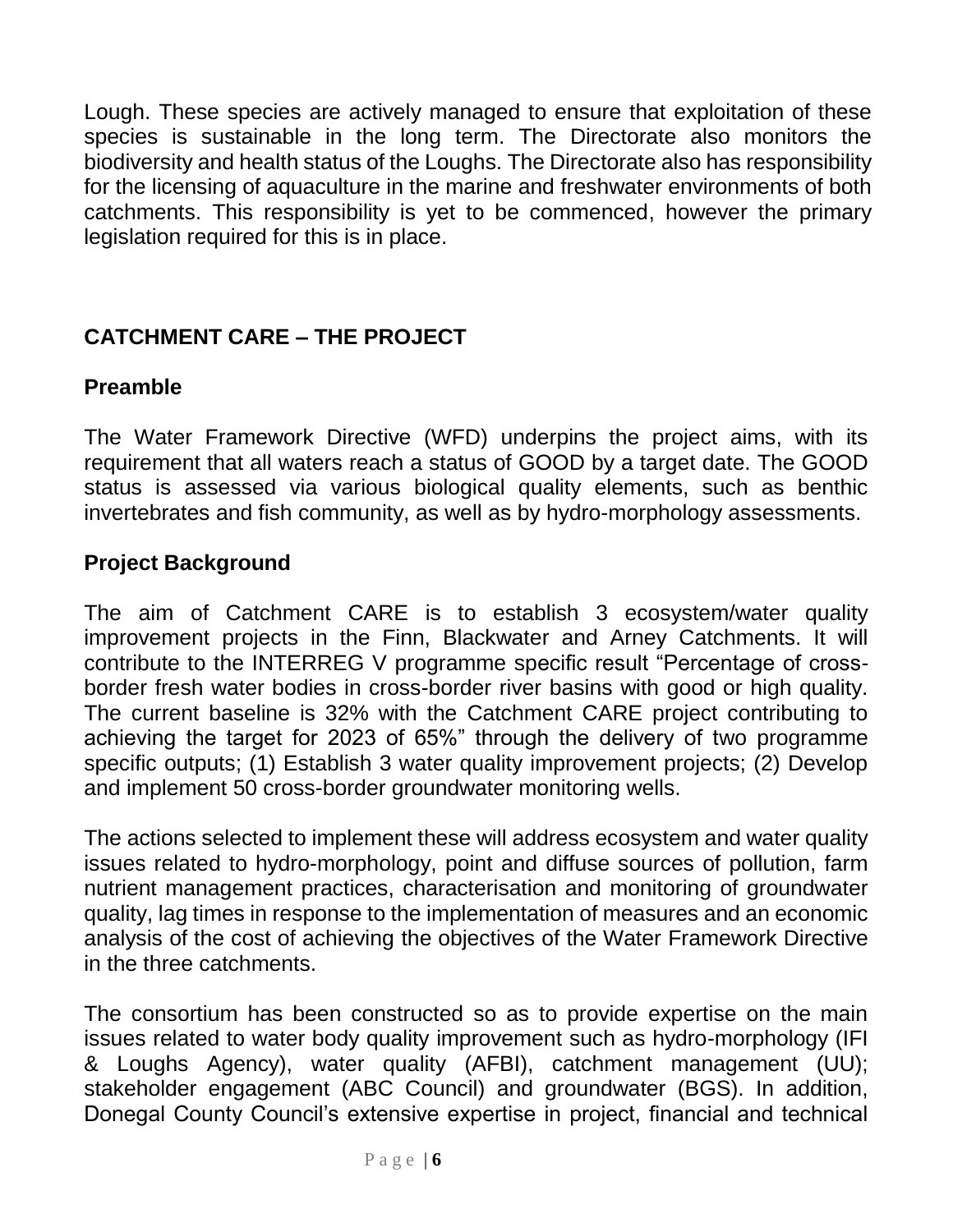management of EU cross-border projects (e.g. NSSHARE) ensures that the crossborder integrated management of the project and governance arrangements will deliver a robust and efficient project. The project partners have a strong track record delivering cross-border co-ordinated protection of aquatic ecosystems including projects such as the Lough Melvin Nutrient Reduction Programme, the Blackwater TRACE Project and the NSSHARE Project led by Donegal County Council. In addition, each consortium member has established strong working relationships, at both management and operational levels, with a wide range of organisations in each jurisdiction.

Each of the Finn, Blackwater and Arney catchments has a unique 'fingerprint' in terms of the stressor impact on the aquatic ecosystems. They were selected for this project as previous studies in these catchments by members of the project consortium have provided a significant body of information which address these stressors and develop and implement actions.

Catchment CARE has been developed to ensure that it compliments and brings added-value to existing programmes such as the Rural Development Programmes (RDP) 2014-2020 and the proposed programme of work for the 2nd cycles of RBMP. The consortium will coordinate the stakeholder engagement activities with NIEA Catchment Officers and LAWCO Community Water Officer in RoI. Donegal County Council, as lead partner, has established a project Steering Committee and three sub-committees focused on Technical, Governance & Engagement and Catchment Community. The Steering Committee will play a central role in managing project risks; ensure best practice is used in all aspects of project; co-ordinate stakeholder engagement; integration of the project actions and management of the project budget and deliverables.

A Communication Plan has been developed and will be updated during the lifetime of the project to ensure that the project and its outputs are widely recognised, understood and appreciated across all relevant stakeholders and wider public.

The Catchment CARE consortium has a clear exit strategy that will enable continuity and provide a project legacy. Central to this strategy is linking the catchment, policy and community actions directly with knowledge exchange and capacity building events for local, regional and national stakeholder. The aim is to provide stakeholders with the skills and knowledge to contribute to improvements in water quality post project; establish links with regional and national initiatives and access funding.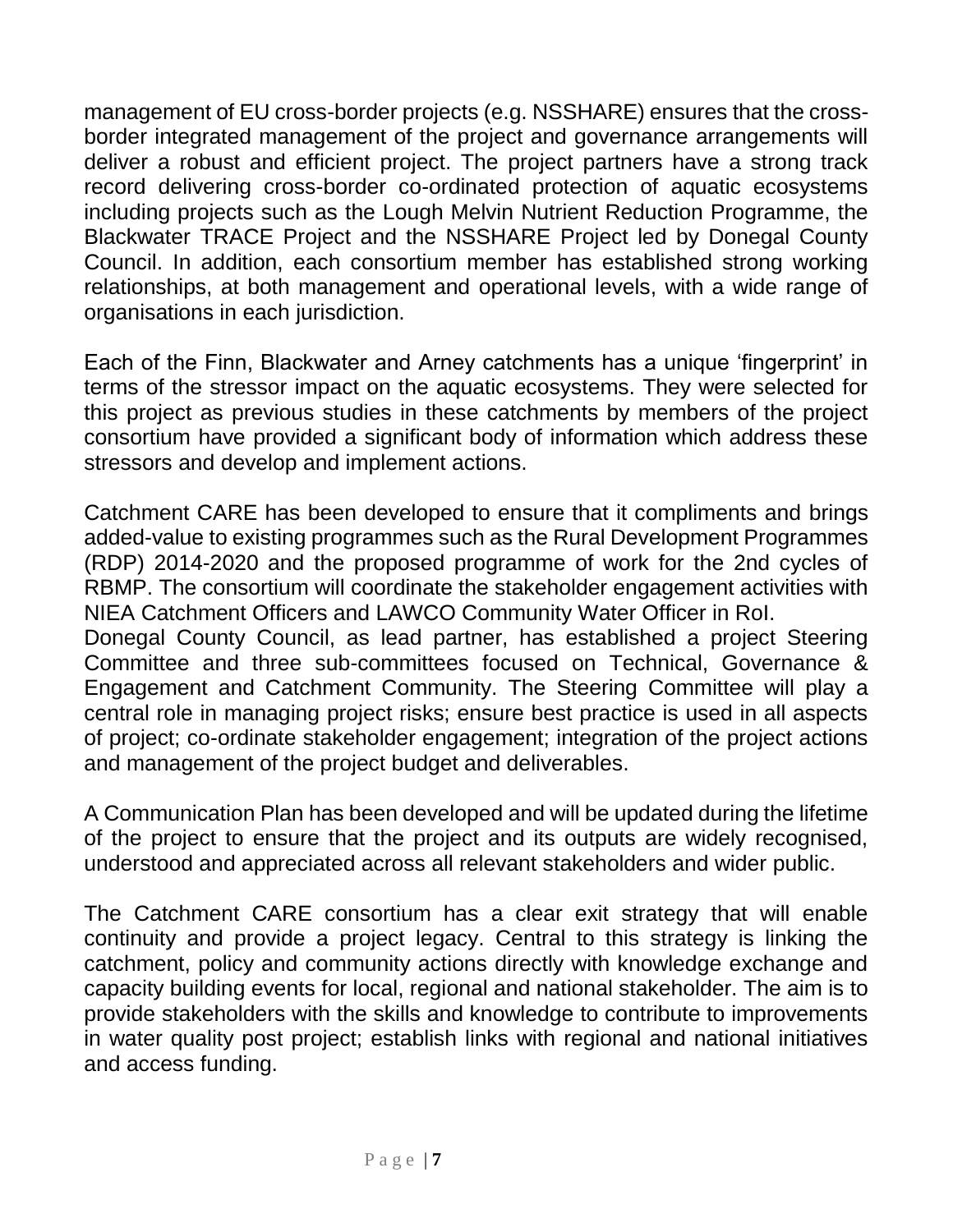





# **JOB DESCRIPTION**

| <b>Job Title:</b>                | <b>Assistant Scientific Officer</b>                                                                    |
|----------------------------------|--------------------------------------------------------------------------------------------------------|
| <b>Project Title:</b>            | <b>CatchmentCARE</b>                                                                                   |
| <b>Number of Vacancies:</b>      | Two                                                                                                    |
| <b>Contract Type / Duration:</b> | Full-Time Temporary / 3 months (subject to funding<br>and with a possible extension)                   |
| Organisation:                    | Loughs Agency of Foyle, Carlingford and Irish Lights<br>Commission                                     |
| <b>Location:</b>                 | Loughs Agency HQ, Prehen                                                                               |
| <b>Grade / Salary Scale:</b>     | ASO / £21,370 - £23,483 per annum                                                                      |
| <b>Responsible to:</b>           | Hydromorphologist                                                                                      |
| <b>Hours:</b>                    | The normal conditioned hours of work are full-time:<br>37 hours excluding meal breaks Monday to Friday |

#### **Purpose of the Role**

Assistant Scientific Officers are responsible to the designated Hydromorphologist on the Catchment Care project for carrying out a range of scientific, monitoring and other duties relating to water quality, habitat, fisheries monitoring etc. The Assistant Scientific Officer may also be required to undertake other duties in other areas of responsibility within the three cross border catchments of the project; Finn, Arney and Blackwater as directed by the Hydromorphologist, Catchment Officer or Project Lead.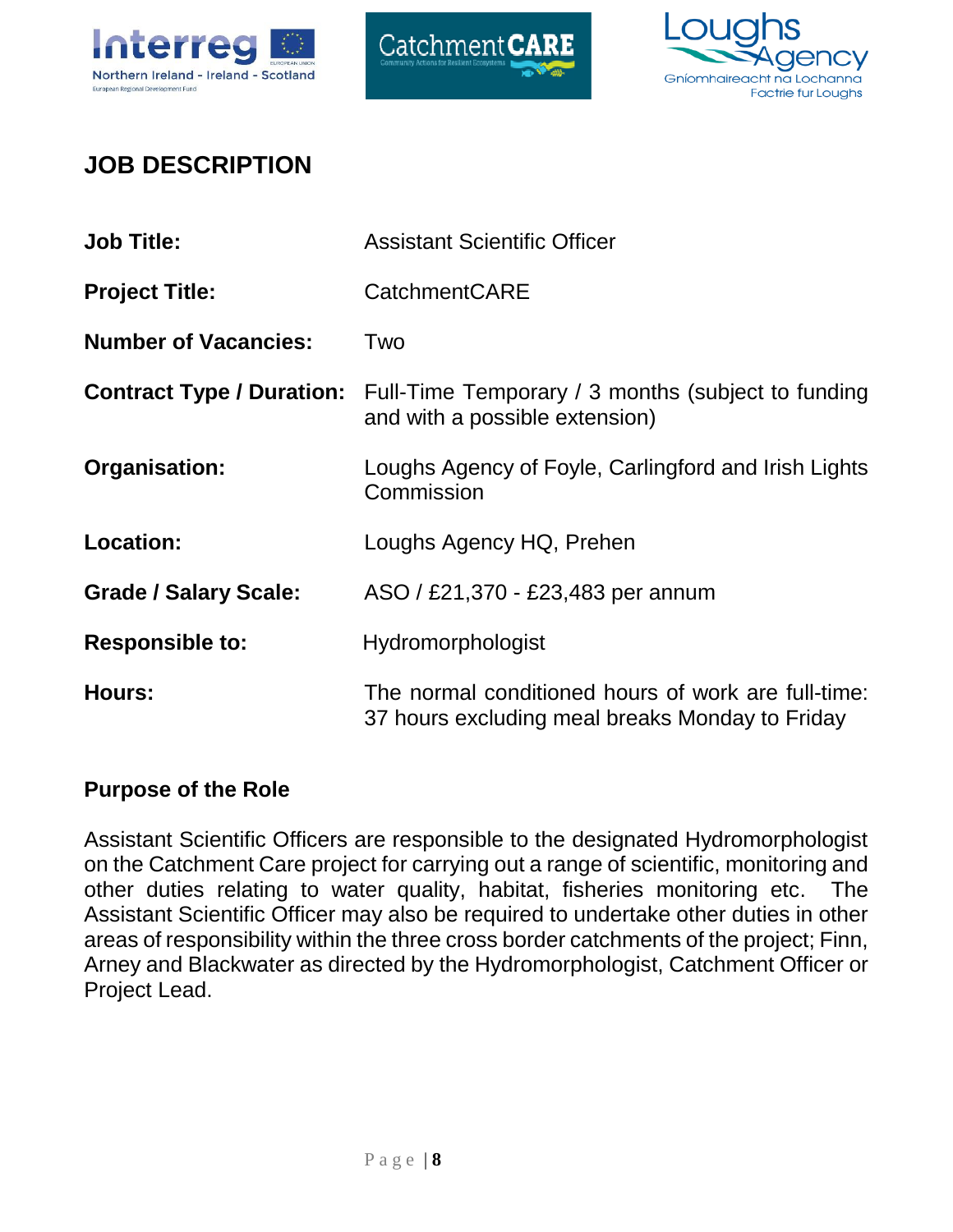#### **Duties and Responsibilities**

The main areas of responsibility may include:

- a.Providing assistance to the Hydromorphologist and Catchment Officer within the fields of freshwater fisheries and environmental monitoring; to include surveys and laboratory based research.
- b. Data entry into Geographical Information System (GIS), quality checking of collected data, statistical analysis of collected data.
- c. Transport of researchers, equipment, samples to field sites and to external laboratories.
- d. Maintenance and calibration of water quality monitoring equipment.

In addition the Assistant Scientific Officers will ensure that:-

- All Agency property placed in his/her care is properly maintained, and if appropriate serviced in accordance with the manufacturer's instructions.
- Keep and maintain proper records, notebooks and compile all necessary reports and submit these promptly to the Hydromorphologist and Catchment Officer.
- Keep and submit diaries of duties performed in accordance with instructions issued from time to time.
- Health and Safety legislation and rules are complied with.
- Equality legislation and rules are complied with.
- Office instructions and memoranda are complied with.
- Bring to the attention of the Chief Executive or Catchment Officer / Hydromorphologist as appropriate any matters coming to his/her attention, which may adversely affect the fisheries of the Foyle Area / Carlingford Area or the operation of the Agency.
- May be required to carry out any other duties that may from time to time reasonably be required within the general level of responsibility for the post.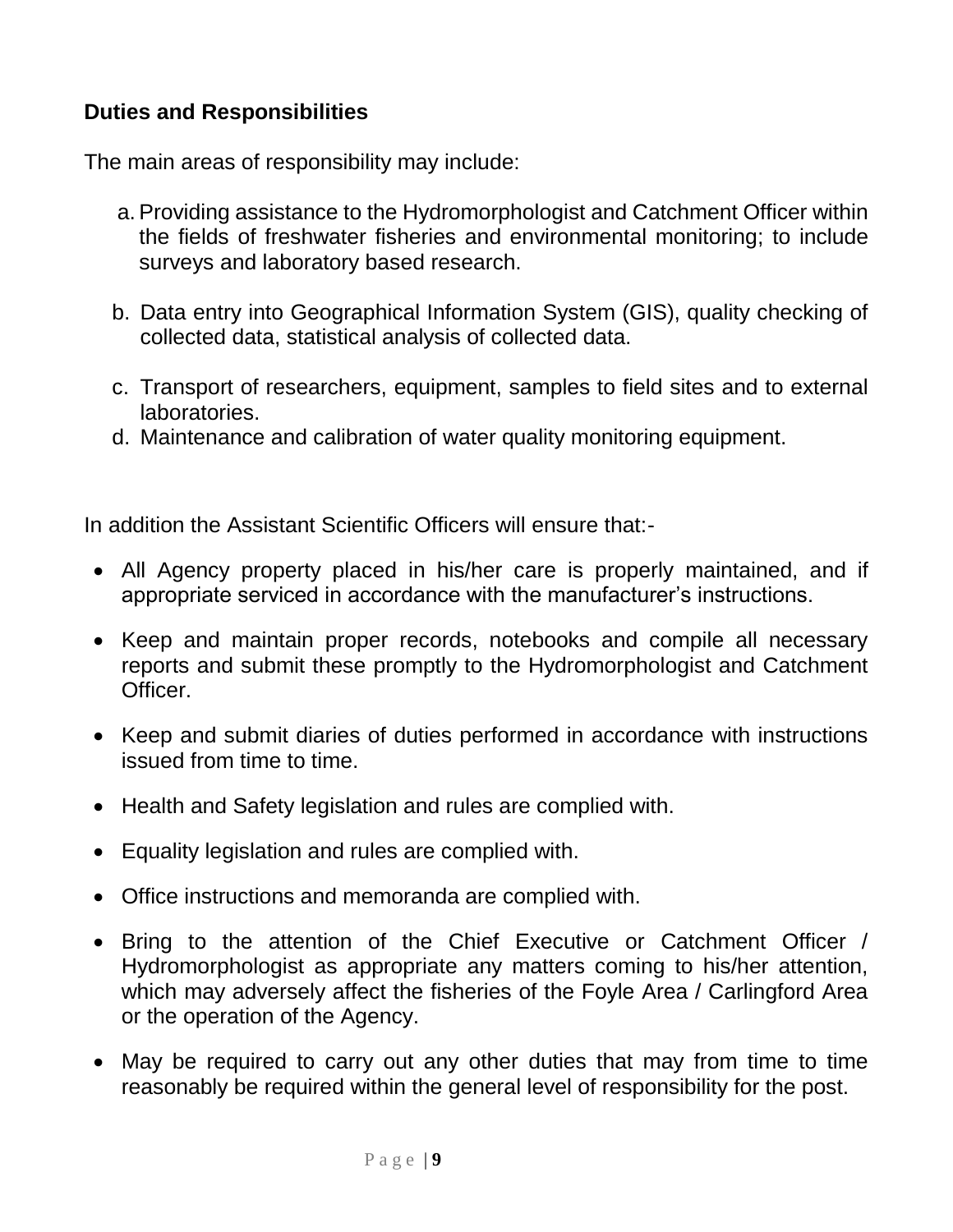#### **Key Working Relationships**

The Key relationship will be with the Assistant Scientific Officers' Hydromorphologist for their area of work. The post holder will also liaise with other scientific staff within the Agency and with contracted Agencies, laboratories and Catchment Care partners. Other relationships within the Agency will be with Fishery Officers, Head of Science, members of the Senior Management Team and the Designated Officer.

#### **Core Competencies**

Loughs Agency's recruitment and selection process is based on the [Northern](https://irecruit-ext.hrconnect.nigov.net/pages/content.aspx?Page=NICS-Competency-Framework)  [Ireland Civil Service Competency Framework](https://irecruit-ext.hrconnect.nigov.net/pages/content.aspx?Page=NICS-Competency-Framework) which sets out how all Agency employees should work. It is important that all candidates familiarise themselves with the Competency Framework.

#### **Seeing the Big Picture**

- Gather information from a range of relevant sources inside and outside their Department to inform own work.
- Understand what is required of them in their role, and how this contributes to team and departmental priorities.
- Consider how their own job links with, and impact on, colleagues and others in partner organisations.

#### **Changing and Improving**

- Review working practices and come up with ideas to improve the way things are done.
- Learn new procedures, seek to exploit new technologies and help colleagues to do the same.
- Co-operate with and be open to the possibilities of change and consider ways to implement and adapt to change in own work role.
- Be constructive in raising issues with managers about implemented changes and the impact these are having on the service.
- Respond effectively to emergencies.

#### **Making Effective Decisions**

- Make and record effective decisions following the appropriate decision making criteria, framework or guidance.
- Ask questions when unsure what to do.
- Undertake appropriate analysis to support decisions or recommendations.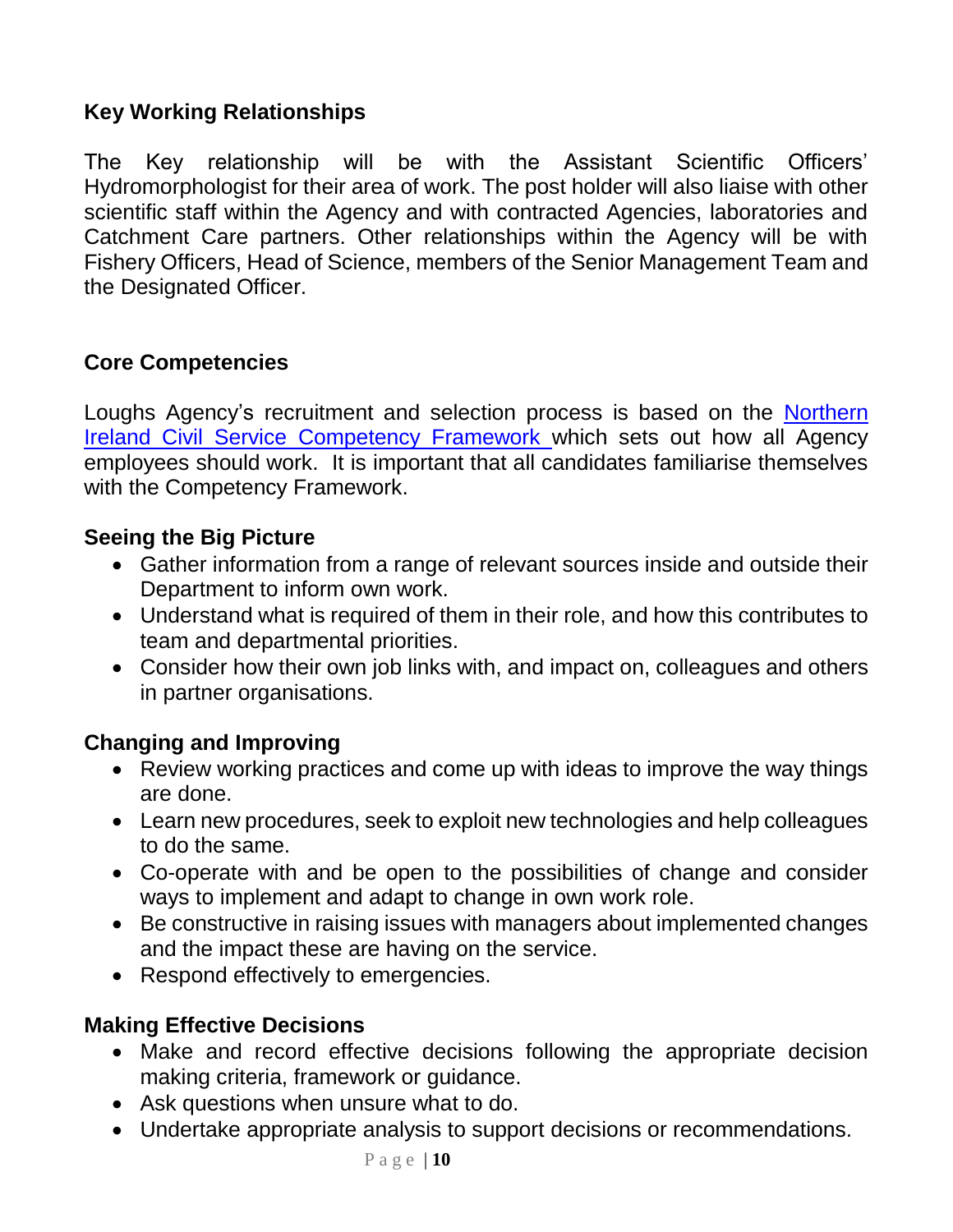- Investigate and respond to gaps, errors and irregularities in information.
- Speak up to clarify decisions and query those constructively.
- Think through the implications of own decisions before confirming how to approach a problem/issue.

#### **Leading and Communicating**

- Put forward their own views in a clear and constructive manner, choosing an appropriate communication method e.g. email / telephone / face to face.
- Act in a fair and respectful way in dealing with others.
- Write clearly in plain, simple language and check work for spelling and grammar, learning from previous inaccuracies.
- Ask open questions to appreciate the point of view of others.

#### **Collaborating and Partnering**

- Proactively contribute to the work of the whole team.
- Get to know fellow team members/colleagues and understand their viewpoints and preferences.
- Seek help when needed in order to complete own work effectively.
- Be open to taking on different roles.
- Try to see issues from others' perspectives and check understanding.
- Listen to the views of others and show sensitivity towards others.

#### **Building Capability for All**

- Identify own skills, knowledge and behaviour gaps to inform own development plan and discuss these with the line manager.
- Recognise and take time to achieve own learning and development objectives.
- Find ways to learn and personally improve in the completion of day-to-day tasks.
- Improve own performance by taking on board feedback from colleagues from different backgrounds.
- Share learning with team and colleagues; contribute to the team's shared learning and understanding.
- React constructively to development feedback and make changes as a result.

#### **Delivering Value for Money**

- Challenge others appropriately where they see wastage.
- Be careful with all types of resource (e.g. money, time, materials, fuel, energy) that they use.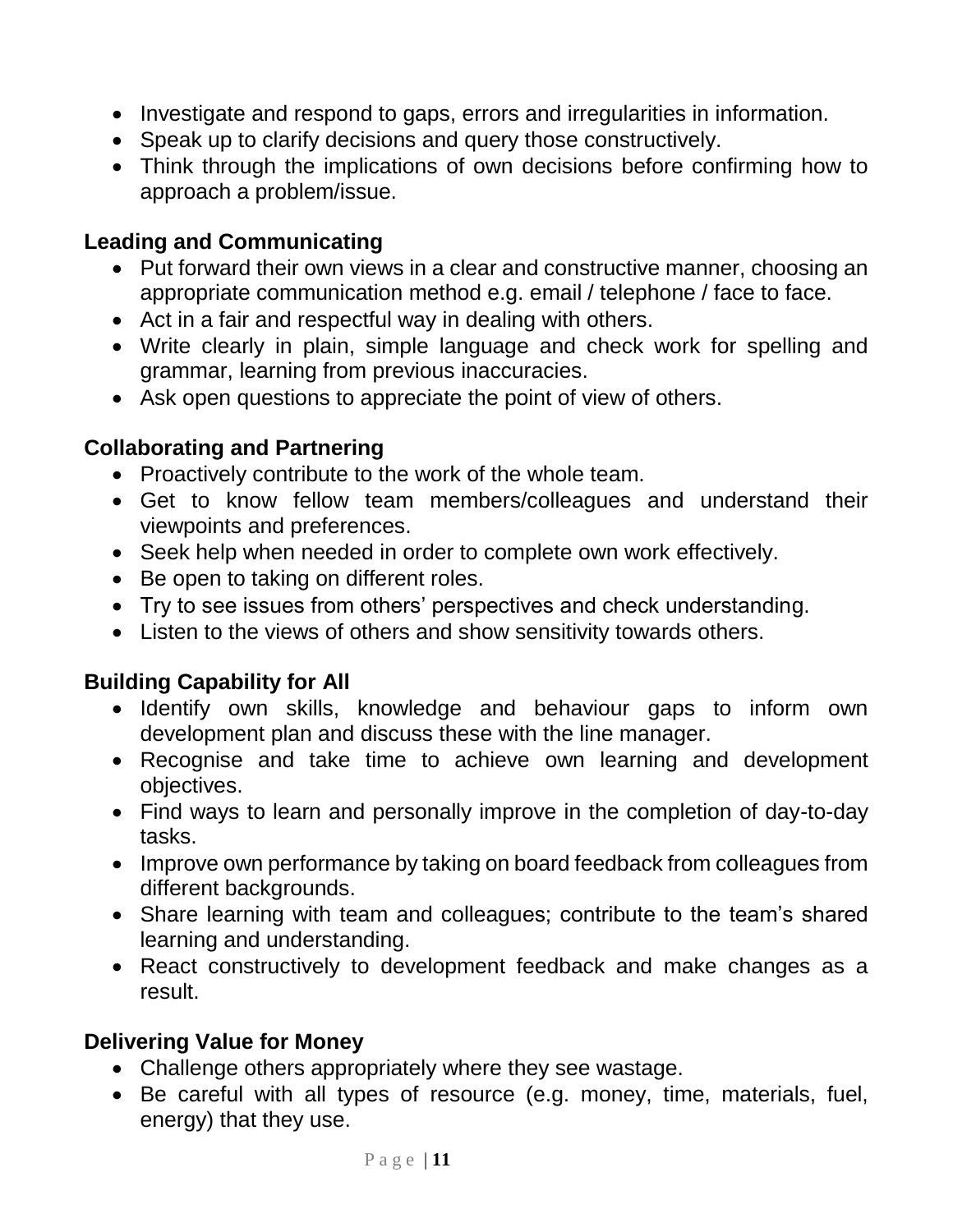- Keep track of spend and make sure work is approved and signed off as necessary.
- Handle numbers confidently, collate information ensuring accuracy of financial and performance data.
- Maintain recognised financial procedure and practice.

#### **Managing a Quality Service**

- Communicate in a way that meets and anticipates the customer's requirement sand gives a favourable impression of the NICS.
- Actively seek information from customers to understand their needs and expectations.
- Act to prevent problems, reporting issues where necessary.
- Gain the knowledge needed to follow the relevant legislation, policies, procedures and rules that apply to the job.
- Encourage customers to access relevant information or support that will help them understand and use services more effectively.
- Take ownership of issues, focus on providing the right solution and keep customers and delivery partners up to date with progress.

#### **Delivering at Pace**

- Work in an organised manner using own knowledge and expertise to deliver on time and to standard.
- Work with enthusiasm to get the job done.
- Take responsibility for the quality of own work and keep manager informed of how the work is progressing.
- Remain focused on delivery.
- Maintain consistent performance.
- Participate in quality assurance of products or services.

#### **Achieving Outcomes through Delivery Partners**

- Understand the relevant terms and conditions, including required deliverables, of relevant contracts.
- Be aware of, and comply with, departmental procurement processes and know when to access appropriate expertise.
- Check suppliers and partners re providing relevant and timely data to support claims and assist with the contract deliver.
- Learn about customers' and suppliers' needs.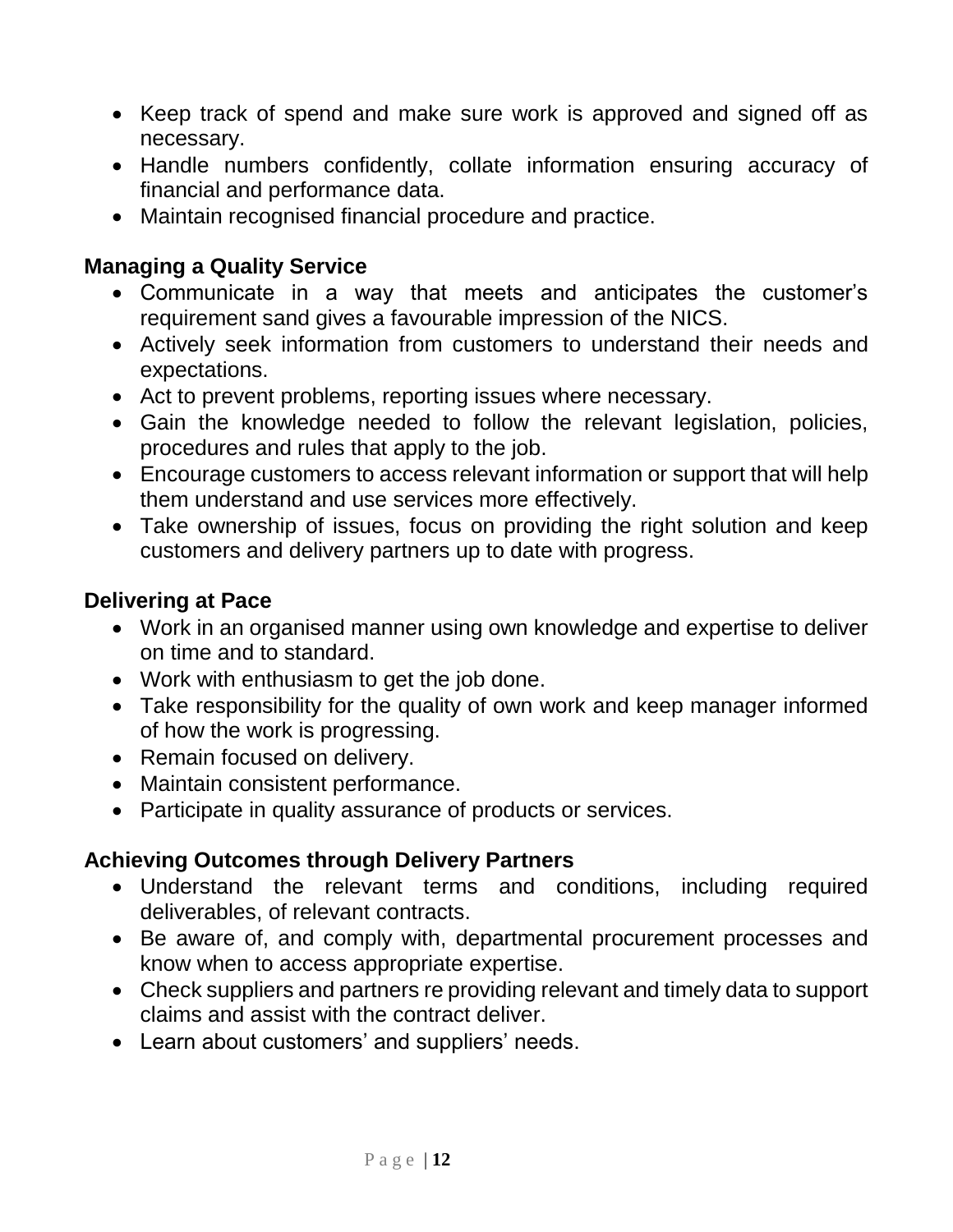





# **PERSONAL SPECIFICATION**

#### **Essential Criteria**

**Applicants** *must* **demonstrate that they possess the following criteria, by the closing date for applications:**

- 5 GCSEs (Grade A-C) or equivalent including Mathematics, English Language and one Science subject; and
- 6 months work experience to include a minimum of **two** of these areas:
	- o Fisheries;
	- o Laboratory;
	- o Fieldwork;
	- o Working in the freshwater environment; and
- Must be able to demonstrate the ability to keep and maintain records, note books and compile all necessary reports; and
- Candidates must hold a full current driving licence (with not more than 6 penalty points) held for a minimum of two years.

#### **Desirable Criteria**

#### **Some or all of the following criteria MAY be used in the event of a large number of suitably qualified applications:**

- In the first instance A degree, or working towards a degree in Fishery Science, Environmental Science, Marine Science, Biological Sciences, Environmental Management or another related subject.
- $\bullet$  In the second instance  $-1$  years' work experience to include any, or a combination, of these areas:
	- **Fisheries data analysis;**
	- **Electrofishing survey;**
	- **Invasive species monitoring;**
	- River habitat improvements;
	- **Barriers to fish migration survey;**
	- **Filter Freshwater fish survey netting;**
	- **Water quality Monitoring;**
	- Working on monitoring / research boats in the marine environment;
	- **Macroinvertebrate surveys.**

Experience can be gained through work or the completion of  $3<sup>rd</sup>$  level courses.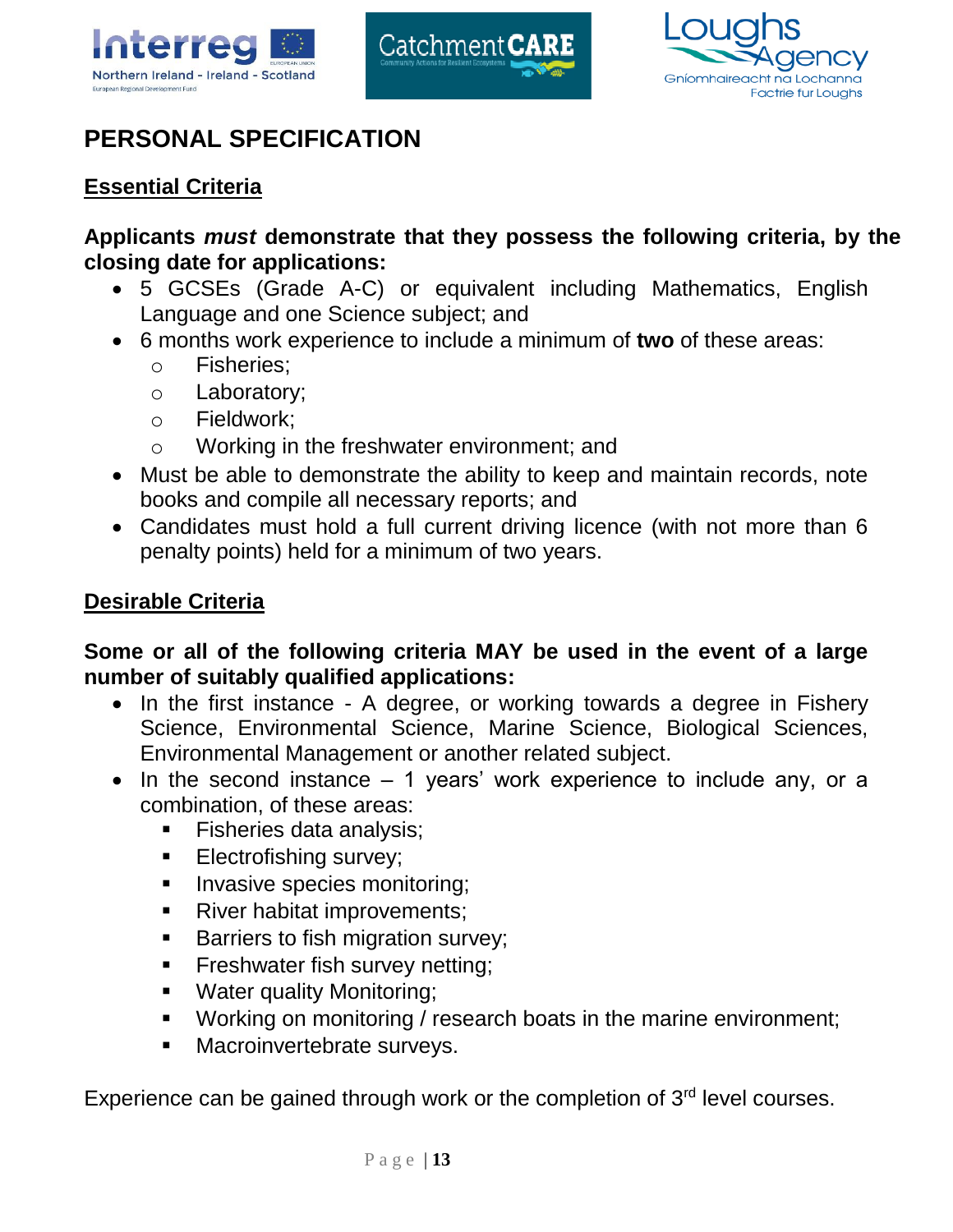#### **SHORT-LISTING INFORMATION**

The technical elements related to the duties and responsibilities of this job will be scored on a competency based framework at shortlisting and interview. This means that ONLY those candidates who most closely match the requirements of the post are likely to be short-listed.

Each applicant should consider carefully if they can demonstrate the required levels of skill and experience before they spend time completing an application form. It is not enough to state that you have an 'awareness' or 'knowledge' of the areas stated, candidates must demonstrate actual skills and experience that can be checked with previous employers where necessary.

Each candidate should take care to complete their application in a way that ensures that the short-listing panel fully understands both their academic success and the skills and experience they have gained.

Please do not complete any section unless you can demonstrate actual skills and experience that can be checked with previous employers where necessary. Please confine your answers to the spaces provided.

Candidates who can demonstrate the ability to effectively operate as a member of a team may be preferred. Project work often has to take advantage of good weather conditions and as such a flexible approach to working hours is also preferred.

#### **GUIDANCE FOR MAKING YOUR APPLICATION**

The application form is designed to ensure that applicants provide the necessary information to determine how they meet the competition requirements and the essential criteria.

- The space available on the application form is the same for all applicants and must not be altered.
- We will not accept CV's, letters, additional pages of any other supplementary material in place of or in addition to completed application forms.
- Applicants must complete the application form in Arial font 12, or legible, block capitals.
- Applicants must not reformat application forms.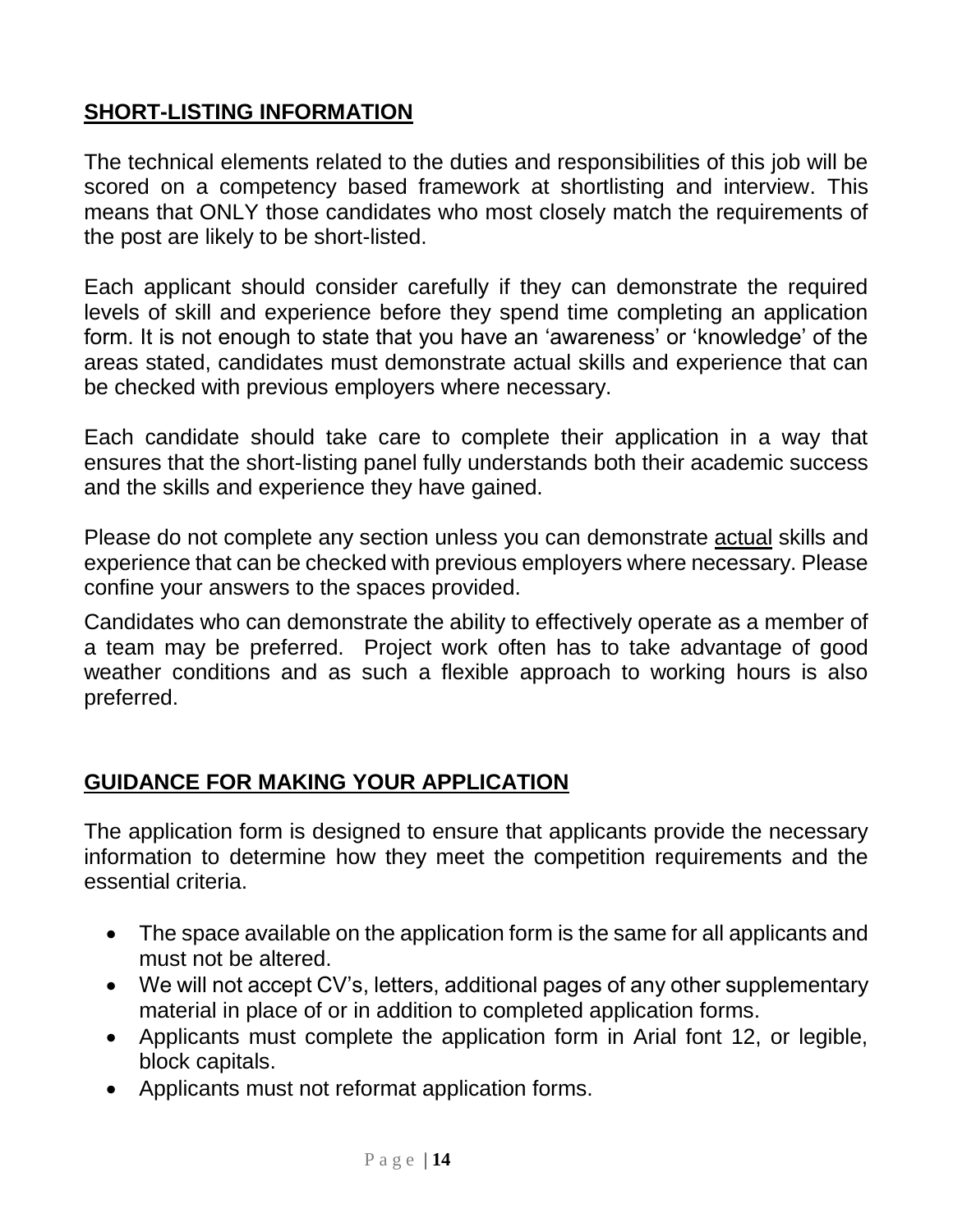- Information in support of your application will not be accepted after the closing date for receipt of applications.
- Applications will not be examined until after the closing date.
- Do not use acronyms, complex technical detail etc. Write for the reader who may not know your employer, your branch or your job.
- Relevant or equivalent qualifications if you believe your qualification is equivalent to one required, the onus is on you to provide the panel with details of modules studied etc. so that a well-informed decision can be made.
- It is essential that all applicants demonstrate on their application form how and to what extent their experience and skills are relevant to this post and the extent to which they satisfy each of the essential and desirable criterion specified. If you do not provide sufficient detail, including the appropriate dates needed to meet the criteria, the selection panel will reject your application.
- The examples you provide should be concise and relevant to the criteria. This is very important as the examples that you provide may be discussed at interview and you may need to be prepared to talk about these in detail if you are invited to interview. **It is your unique role that the panel are interested in, not that of your team or division.**
- The Loughs Agency will not make assumptions from the title of the applicant's post or the nature of the organisation as to the skills and experience gained.

#### **Application Form Submission**

- It is preferred that applicants use the on line link to the applications which facilitates completion and submission on line however, completed applications can be submitted by post to Human Resource Officer, Loughs Agency, 22 Victoria Road, Derry~Londonderry, BT47 2AB, emailed to [careers@loughs-agency.org](mailto:careers@loughs-agency.org) or hand delivered.
- **We will not accept incomplete application forms, application forms received after the closing deadline or reformatted applications.**
- We do not accept faxed applications.
- Applicants using Royal Mail should note that 1<sup>st</sup> class mail does not guarantee next day delivery. It is the responsibility of the applicant to ensure that sufficient postage has been paid to return the form to the Loughs Agency to meet the required deadline.
- We will not accept any application where we are asked to pay for any shortfall in postage.
- Should you have any queries please contact, Human Resource Officer on 02871 342100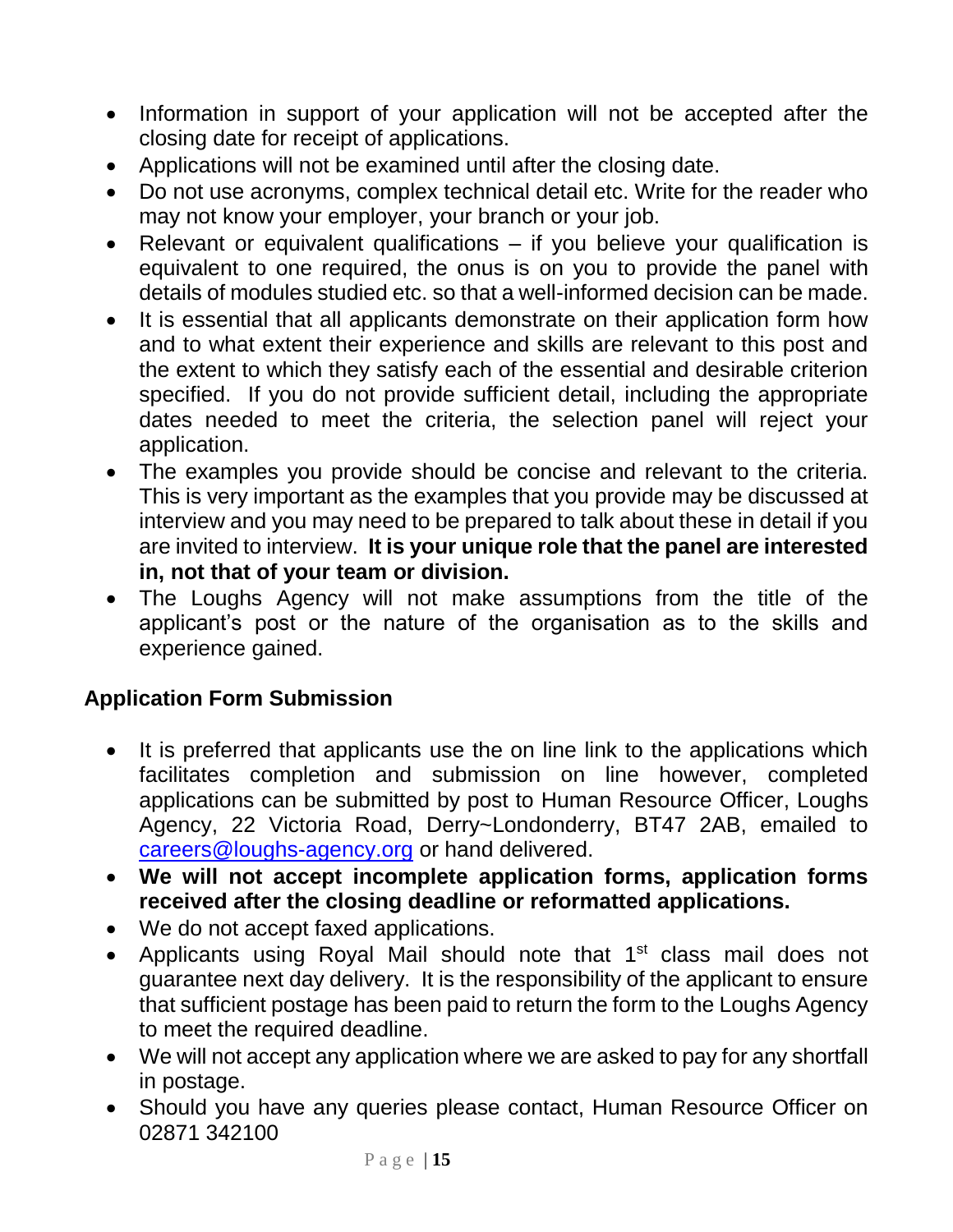#### **Equal Opportunities Monitoring Form**

Please note that the Equal Opportunities Monitoring Form is regarded as part of your application and failure to complete and return it may result in disqualification.

#### **Order of Merit**

The selection panel will assess candidates against the interview criteria. Those candidates who meet the required standard(s) and pass mark will be deemed suitable for appointment. The selection panel will then list those suitable for appointment in order of merit with the highest scoring applicant ranked first. The Agency will allocate to this vacancy (or similar grade) in the order listed. The order of merit is valid for one year. Therefore, if this post becomes available again within this year, the next suitable candidate will be offered the post without further competition.

Candidates should note that successful applications will be held on a list for a period up to 12 months to fill temporary positions, should they arise.

#### **GUIDANCE FOR INTERVIEW**

It is anticipated that interviews for this position will be held **week commencing Monday 21st June 2021** at Loughs agency HQ, however this may be subject to change.

At interview, the technical elements related to the duties and responsibilities of this job will be scored on a competency based framework. The selection panel will assess candidates against the behavioural competences, qualifications and experience required for the post.

If this is your first experience of a competence-based interview, bear in mind that it does not require you to:

- Talk through previous jobs or appointments from start to finish;
- Provide generalised information as to your background and experience;
- Provide information that is not specifically relevant to the competence the question is designed to test.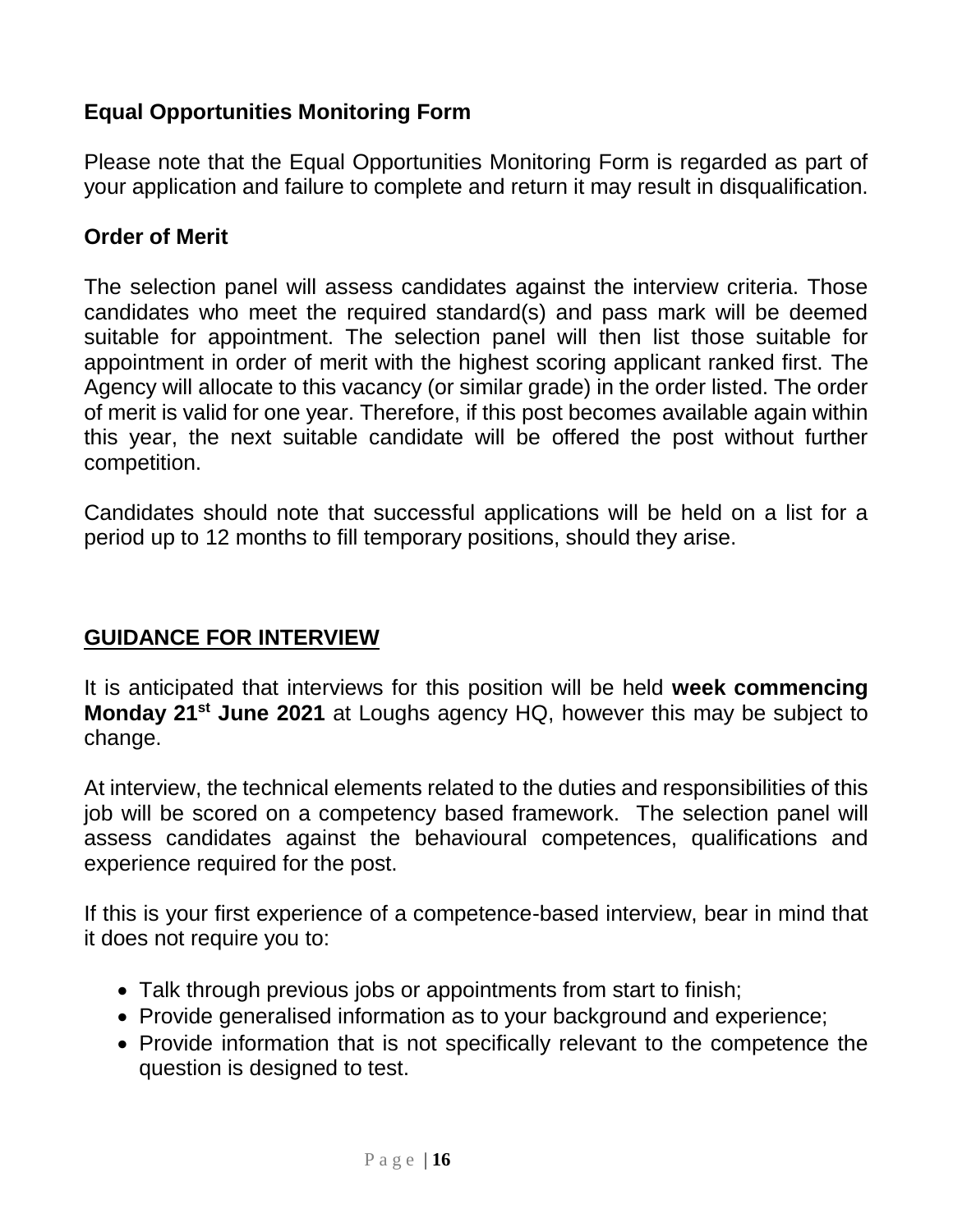A competence-based interview does however require you to:

- Focus exclusively, in your responses, on your ability to fulfil the competences required for the effective performance of this role;
- Provide specific and verifiable examples of your experience in relation to the required competence areas.

#### **ADDITIONAL INFORMATION**

#### **Disability Requirements**

We will ask on the application form if you require any reasonable adjustments, due to disability, to enable you to attend any part of the assessment process. Details of any disability disclosed are used for this purpose only and do not form any part of the selection process. If you have indicated on your application that you have a disability and are successful in the selection process and are being considered for appointment, you may be required to outline any adjustments you consider necessary in order for you to take up an appointment. If you wish to discuss your disability requirements further, please contact Siobhan McCarron on 02871 342100.

#### **Vetting Procedures**

Prior to appointment with the Loughs Agency the following will be required:

- Proof of qualifications
- Copy of valid Driving Licence
- Receipt of 2 satisfactory references (references will not be sought until after the final stage of the assessment process).
- Basic level security clearance which is managed by Access NI.

#### **Availability**

The post is based in the Foyle Area, however the successful applicant may, on occasion, also be expected be required to travel within Northern Ireland, to other parts of the Republic of Ireland outside the Foyle catchment..

#### **Any Other Duties**

Appointees may be required to carry out any other duties that may (from time to time) arise and which are reasonably required within the general level of responsibility for the post.